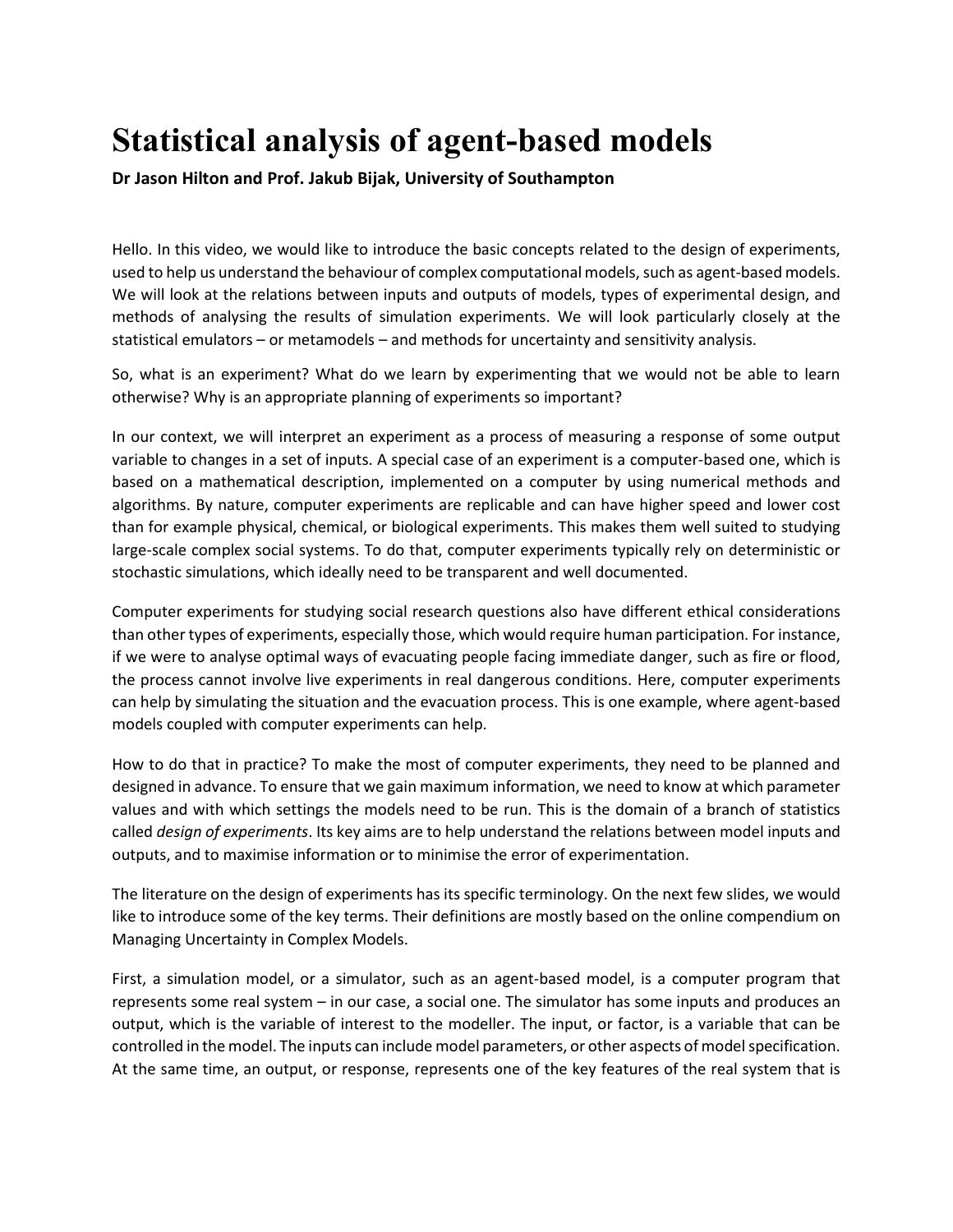being modelled. The relationship between inputs and outputs is that an individual run of a model, based on a set of inputs, produces – deterministically or stochastically – an output.

Second, the model is aligned with the reality – or rather, with observed data – in the process called *calibration*, which aims to make model outputs as close to the observations as possible. It does so by systematically changing the inputs. If an input has a best value that minimises the difference between the output and the observations, such input is called a calibration parameter. Whatever is left in terms of a difference between the observed reality and the output of a calibrated model, is called a model discrepancy, or inadequacy.

This slide illustrates the concepts of calibration parameters and model discrepancy. Let's assume that the real world process is a sine function shown as a solid dark line, and the observations are the black points. We don't know the model, but suspect that it may be a sixth-order polynomial. We fit such a polynomial by using ordinary least squares, and the result is as shown with a grey dashed line. The coefficients of this polynomial are here calibration parameters, and the large gap that remains between the model and reality is the model discrepancy.

To help with the analysis, we need to introduce a few more terms. Hence, a meta-model, also known as an emulator, or a surrogate, is a statistical or mathematical model of the simulation model. By 'design' or 'design space', we will understand a selection of input points, at which the model will be run. The part of the design space which will be used to calibrate a model or to build a meta-model is called a 'training sample', and includes inputs, as well as their corresponding outputs.

In simulation models, such as agent-based models, the relationships between inputs and outputs are not obvious. There are many sources of uncertainty, some of which are related to the reality and our imperfect knowledge about it, while other to the different elements of the model construction, including the parameters and the computer code.

Using the tools of statistical experimental design to analyse the results of agent-based models is based on the observation that the results of agent-based models, no matter how opaque, are indeed computerbased experiments. If we run our model at different parameter values and with different settings – so if we *experiment* by executing the model on a computer many times, we learn about the behaviour of the model. This is especially important given the sometimes very complex, non-transparent and analytically intractable nature of many computational simulations.

At the same time, we need to be transparent about the uncertainty of complex models. This is the domain of uncertainty quantification, or UQ. UQ is a research area which involves learning about model uncertainty, sensitivity of the output to different inputs, and finding out about model parameters by calibrating the model to available data. Bayesian methods offer natural tools for UQ applications.

In the second part of this video, my colleague, Dr Jason Hilton, will say more about the different methods that are used for designing and analysing experiments involving complex agent-based simulation models – and of course their uncertainty.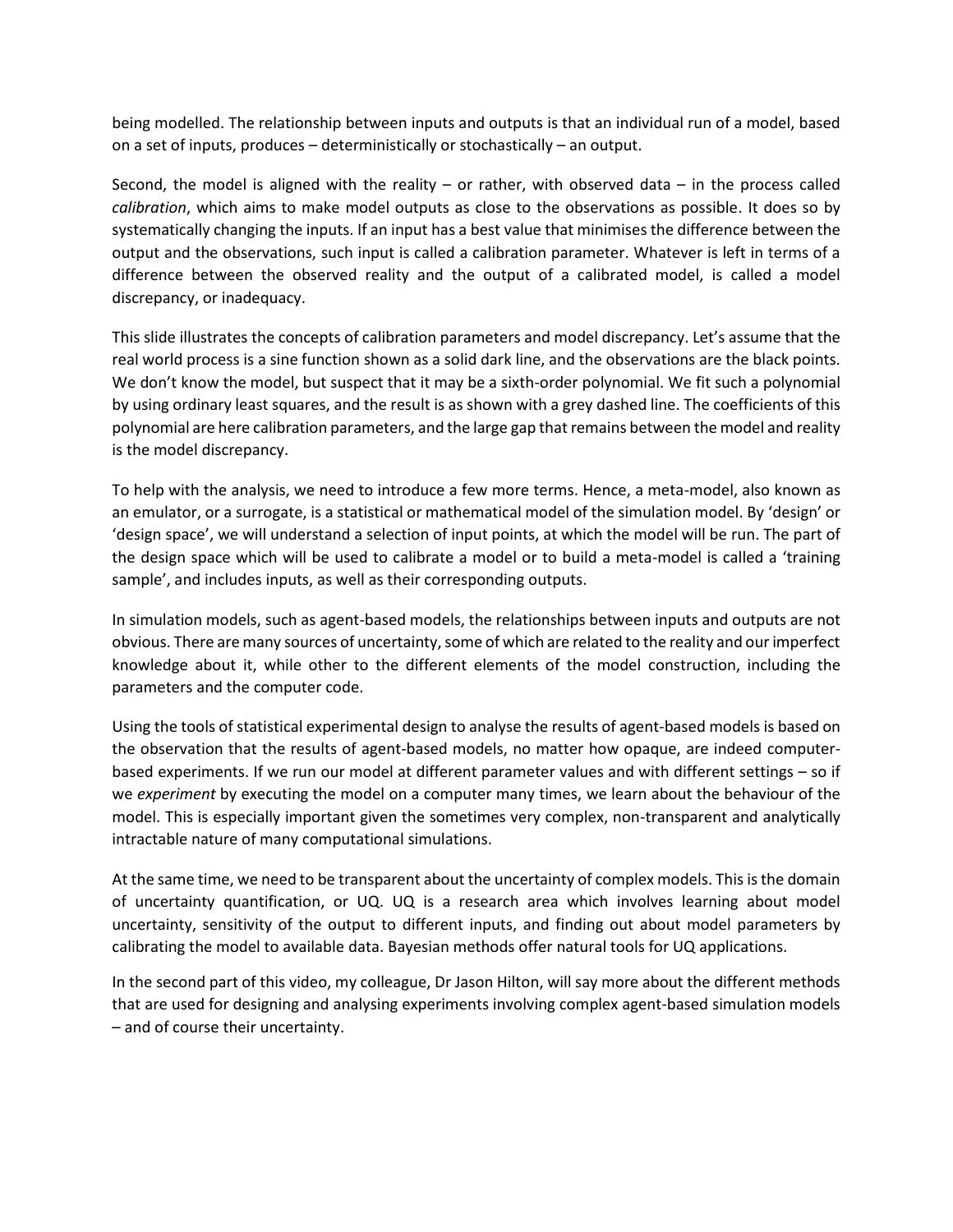Hello. As you've just heard, we have powerful tools that enable us to better understand both simulation models and they way in which they relate to the real-world social process they represent. Properly accounting for uncertainty is vital, as without doing so we are running the risk of drawing incorrect conclusions about our model.

In the rest of this lecture, I will describe the basic principles of design and emulation, before moving on to uncertainty quantification and calibration techinques.

One key insight is to think about a computer simulation as a function, represented here by  $f(x)$ , that transforms input values to output values. We can approximate this function using a statistical model – an emulator. It provides a stand-in for the simulation that is simple and transparent, and which can estimate outputs of the simulation almost instantaenously for any combination of input points.

In attempting to construct such a model we need to be able to answer two questions. Firstly, at what design points should we run our simulation in order to create the *training sample* for our meta-model. And secondly, what *type* of meta-model should we use to emulate the behaviour of the simulation.

These questions have important practical implicatoins. If your simulation takes a long time to run, poorly chosen experimental designs may mean that computations take too long before results can be obtained. With inappropriate meta-models, a poor approximation to your simulation may be obtained, leading to faulty conclusions. In fact, the answers to these questions are strongly intertwined: both choice of design and the choice of meta model rely on the types of assumptions we are willing to make about how the simulation in question transforms inputs to outputs.

For simple simulations where the relationships between simulation inputs and outputs are expected to be linear, or perhaps involve simple two-way interactions or quadratic effects, a least-squares regression model with low-order polynomial terms will be enough. These polynomial regression models can be fitted with *factorial designs*, which involve defining two or three levels for each input dimension, and running the simulation at every combination of these levels.

However, Agent-Based Models involve the mutliple interaction of many random decision-makers, and as such may exhibit *complex* behaviour. This may result in highly non-linear relationships between inputs and outputs. As a result, more flexible metamodels may required, combined with experimental designs which allow for more complicated input-output relationships to be detected.

Gaussian Process emulators are one such class of meta models. These are non-parametric Bayesian statistical models that make much less restrictive assumptions about the simulation. More specifically, they assume that the relationship outputs are smooth functions of inputs values, and that input points that are closer together will lead to similar outputs.

These assumptions are codified in a *prior distribution,* samples from which are displayed in the figure on the slide. This describes the sorts of input-output relationships that we believe might be possible *before having run the simulation.* Once the meta-model has been updated with training data, a *posterior distribution* can be obtained that describes our prediction for the simulation output for any combination of input values, based on what we have learnt about the simulation from the training data. We also obtain a measure of how certain we are about the value of the simulation at input values we have yet to observe. Such a posterior distribution, updated to account for the outputs observed at four training design points (displayed as red dots), is displayed in the bottom figure of the slide.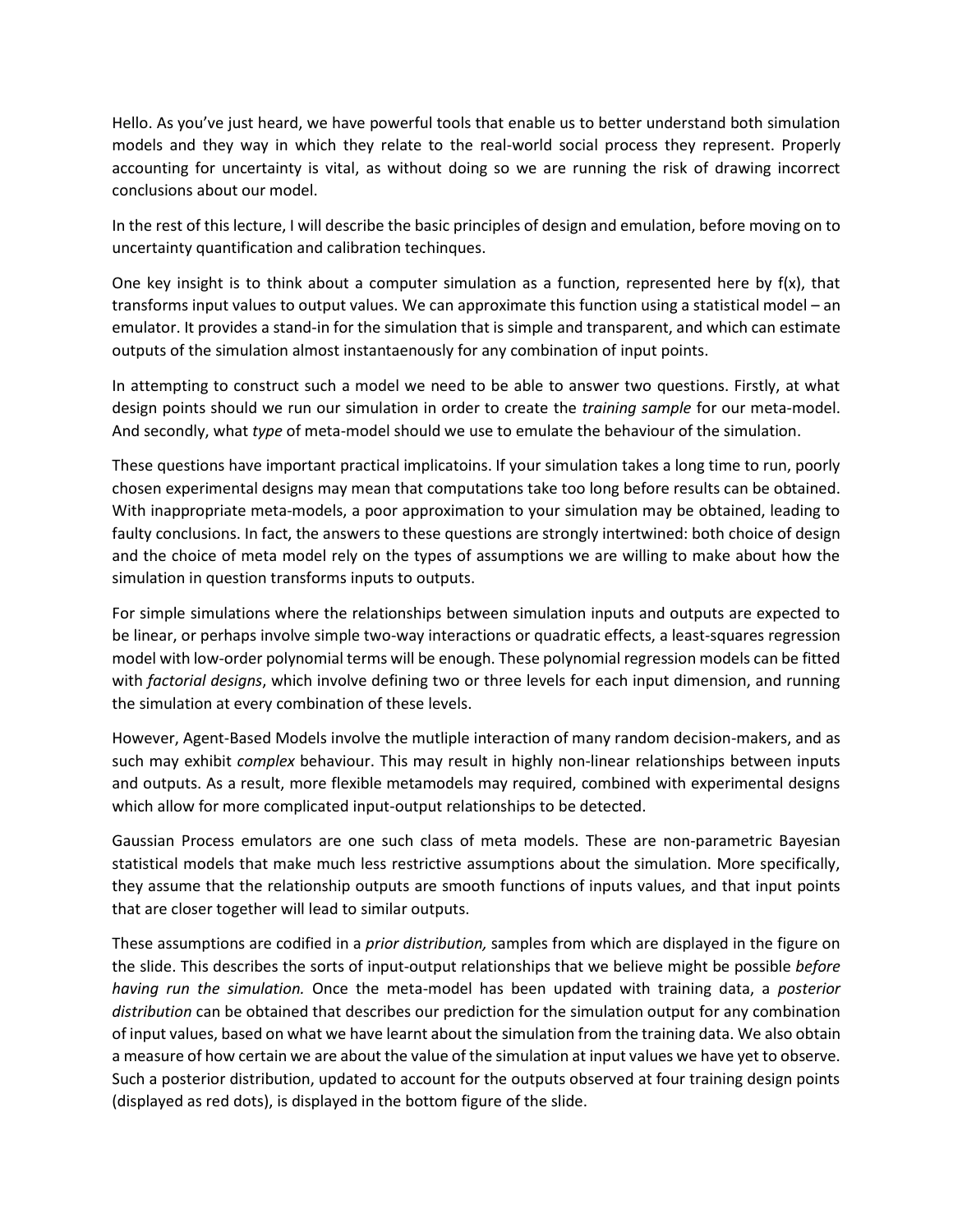Factorial designs may not provide sufficient resolution to allow discovering complex relationships between inputs and ouputs. The number of simulation runs needed becomes very large when more inputs are used. A *latin hypercube design* divides each input axis into a number of sections, and ensures that there is a least one design point in each section. Latin hypercubes provide a good designs for experiments with ABM because they can be made to be *space filling,* so that all areas of parameter space are explored, and because they don't require so many points when many simulation inputs are to be investigated.

The combination of latin hypercubes and Gaussian process emulators are good default choices for the analysis of Agent-Based Models, providing for quick approximations of the simulation output for any inputs values. They also allow for an appropriate description of the uncertainty associated with these approximations and resulting from other sources.

Uncertainty quantification describes a set of tools aimed at providing rigourous accounting for what we don't know about a simulation and its relationship with the reality it is supposed to represent. Bayesian statistics, which interprets probability as representing degrees of belief, is a natural framework within which to conduct such quantification exercises.

Uncertainty relating to computational experiments comes from a number of sources. The first one relates to the simulation itself, and how much we know about its behaviour. This includes the extent to which pseudo randomness in the code translates to randomness in the output, and our lack of knowledge about the strength with which outputs respond to inputs.

Another source of uncertainty corresponds to how the simulation relates to reality. Firstly, we may not know the true value of our simulation inputs – that is, the value which holds in reality. Secondly, the simulation model we are analysing may be an imperfect representation of reality and may be wrong in some key respect in how it represents the real world process. This is the model descrepancy that Jakub described earlier. Finally, the observed values of the real world may rely on imperfect measurement tools, such as surveys subject to sampling errors or measurement instruments subject to bias.

Gaussian process meta-models can be analysed in order to quantify some of these sources of uncertainty. Uncertainty Analysis is one technique for understanding how our uncertainty about true input values results in uncertainty in our ability of predicting the system outputs using our simulation. The extent of our uncertainty about inputs may be estimated using variability in our observations of these values, or constructed based on reasonable prior information.

Sensitivity analysis goes one step further, and describes how sensitive a simulation output is to changes in inputs. In general, this can be done locally – that is, for specific values of the simulation inputs – or globally, in which case we are interested in the average or total sensitivity across all inputs values. Global sensitivity analyses partition the total output variance due to each changes in each input, in a similar way to more traditional ANOVA techniques.

Meta-models can also aid with the problem of calibrating a simulation; that is, of finding values of unknown simulation inputs that result in simulation outputs that match the values of these quantities that are observed in reality. One way of doing this is by optimising; by defining some measure of distance or error that compares simulated outputs and observations, and minimising this measure by adjusting inputs. The single input point that results from this process is an optimal input value.